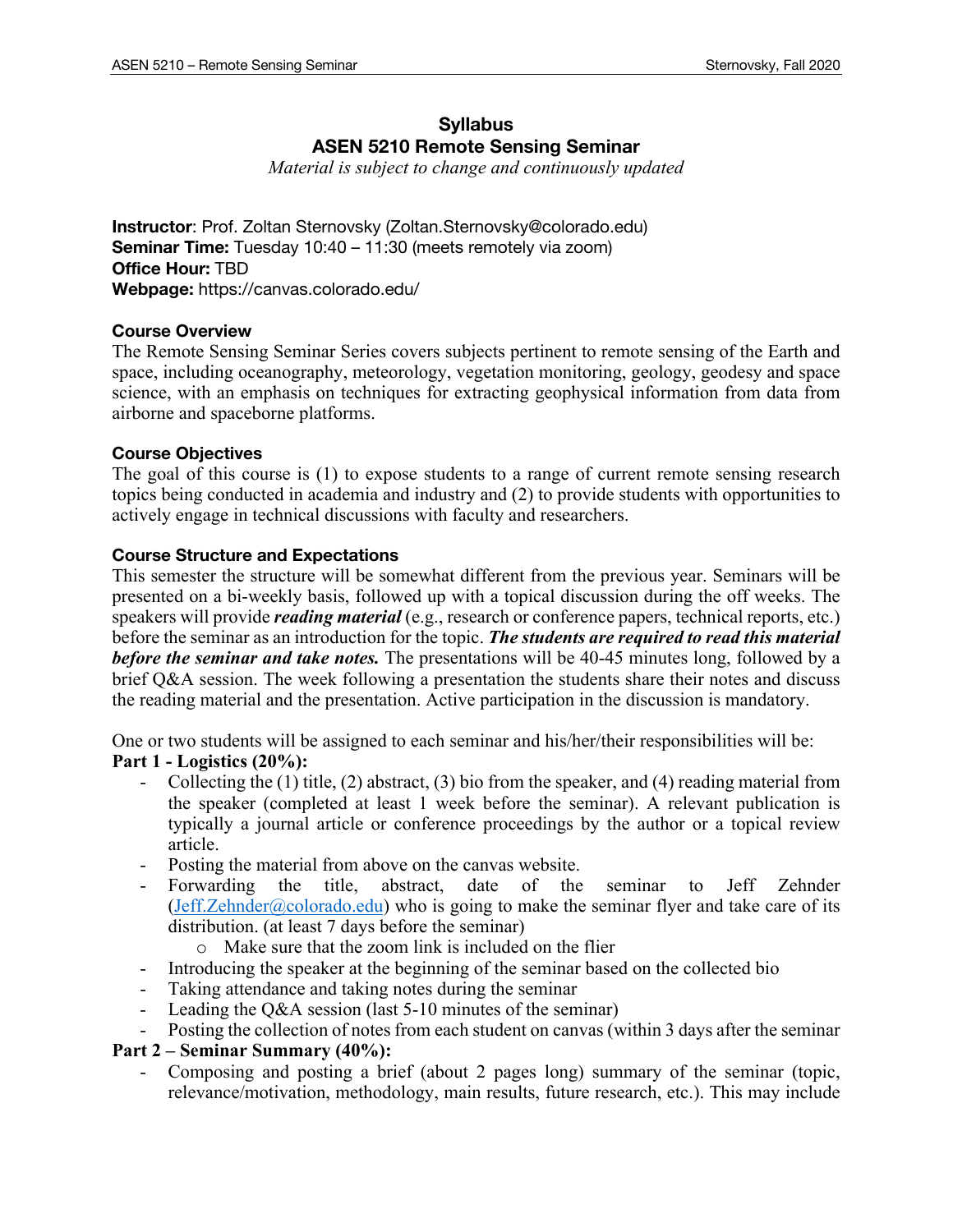content the collected notes.

- The material needs to be posted within one week after the seminar

## **Part 3 – Discussion (40%):**

- Preparing a short presentation (5-10 slides) based on the seminar summary and posting within 5 days after the seminar
- Facilitating the follow-up discussion and engaging others to actively participate

## **Course Grading**

This is a pass/fail course. The grades are based on attendance, participation in the discussion, and efforts in leading assigned seminars. The passing grade is 75%.

| 100%   | Total                                                                                                                                                             |
|--------|-------------------------------------------------------------------------------------------------------------------------------------------------------------------|
| 70%    | Seminar attendance and participation (Evenly distributed over the number of<br>seminars. Half points if only attending the seminar but not the discussion or vice |
| 30%    | versa.)<br>Seminar lead duties (10% each for Parts $1 - 3$ )                                                                                                      |
| $+15%$ | Extra 15% is given to students who are solo seminar leads                                                                                                         |

## **Seminar Schedule**

The detailed seminar schedule can be found at: https://docs.google.com/spreadsheets/d/1NhZg9\_KOscu2dYrwf0LkCtp-Dys4t29GY\_2f48jRcBE/edit?usp=sharing

The short version of the RSESS seminar series is below:

| Date | Speaker           | Affiliation   | Title                                                                                                       |
|------|-------------------|---------------|-------------------------------------------------------------------------------------------------------------|
| 8/25 | W. Emery          | <b>CU-AES</b> | The history of satellite remote sensing                                                                     |
| 9/1  | Leo Liu           | <b>CU-AES</b> | Machine Learning in GNSS-Based Remote Sensing<br>Applications                                               |
| 9/15 | Leng-Ying<br>Khoo | <b>CU-AES</b> | Design and Performance of an Energetic Particle Detector<br>Instrument (REPTile-2) using Geant4 simulations |
|      |                   |               |                                                                                                             |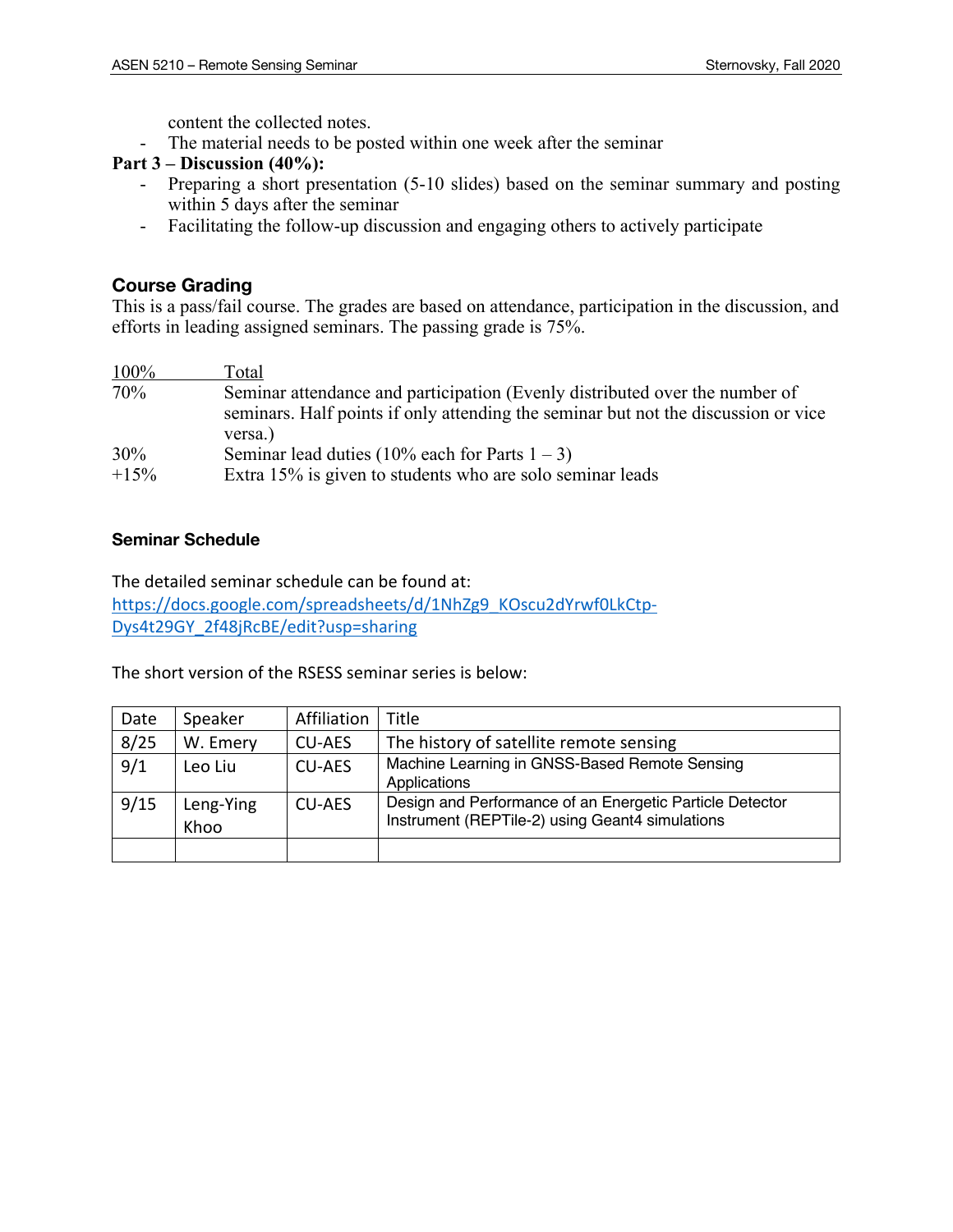# **University Policies - Spring 2019**

### **Accommodation for Disabilities**

If you qualify for accommodations because of a disability, please submit your accommodation letter from Disability Services to your faculty member in a timely manner so that your needs can be addressed. Disability Services determines accommodations based on documented disabilities in the academic environment. Information on requesting accommodations is located on the Disability Services website. Contact Disability Services at 303-492-8671 or dsinfo@colorado.edu for further assistance. If you have a temporary medical condition or injury, see Temporary Medical Conditions under the Students tab on the Disability Services website and discuss your needs with your professor.

### **Religious Holidays**

Campus policy regarding religious observances requires that faculty make every effort to deal reasonably and fairly with all students who, because of religious obligations, have conflicts with scheduled exams, assignments or required attendance. In this class, you must let the instructors know of any such conflicts within the first two weeks of the semester so that we can work with you to make reasonable arrangements. See the campus policy regarding religious observances for full details.

### **Classroom Behavior**

Students and faculty each have responsibility for maintaining an appropriate learning environment. Those who fail to adhere to such behavioral standards may be subject to discipline. Professional courtesy and sensitivity are especially important with respect to individuals and topics dealing with race, color, national origin, sex, pregnancy, age, disability, creed, religion, sexual orientation, gender identity, gender expression, veteran status, political affiliation or political philosophy. Class rosters are provided to the instructor with the student's legal name. I will gladly honor your request to address you by an alternate name or gender pronoun. Please advise me of this preference early in the semester so that I may make appropriate changes to my records. For more information, see the policies on classroom behavior and the Student Code of Conduct.

### **Sexual Misconduct, Discrimination, Harassment and/or Related Retaliation**

The University of Colorado Boulder (CU Boulder) is committed to fostering a positive and welcoming learning, working, and living environment. CU Boulder will not tolerate acts of sexual misconduct (including sexual assault, exploitation, harassment, dating or domestic violence, and stalking), discrimination, and harassment by members of our community. Individuals who believe they have been subject to misconduct or retaliatory actions for reporting a concern should contact the Office of Institutional Equity and Compliance (OIEC) at 303-492-2127 or cureport@colorado.edu. Information about the OIEC, university policies, anonymous reporting, and the campus resources can be found on the OIEC website.

Please know that faculty and instructors have a responsibility to inform OIEC when made aware of incidents of sexual misconduct, discrimination, harassment and/or related retaliation, to ensure that individuals impacted receive information about options for reporting and support resources.

### **Honor Code**

All students enrolled in a University of Colorado Boulder course are responsible for knowing and adhering to the Honor Code. Violations of the policy may include: plagiarism, cheating, fabrication, lying, bribery, threat, unauthorized access to academic materials, clicker fraud, submitting the same or similar work in more than one course without permission from all course instructors involved, and aiding academic dishonesty. All incidents of academic misconduct will be reported to the Honor Code (honor@colorado.edu); 303-492-5550). Students who are found responsible for violating the academic integrity policy will be subject to nonacademic sanctions from the Honor Code as well as academic sanctions from the faculty member. Additional information regarding the Honor Code academic integrity policy can be found at the **Honor Code Office website**.

### **Requirements for COVID-19**